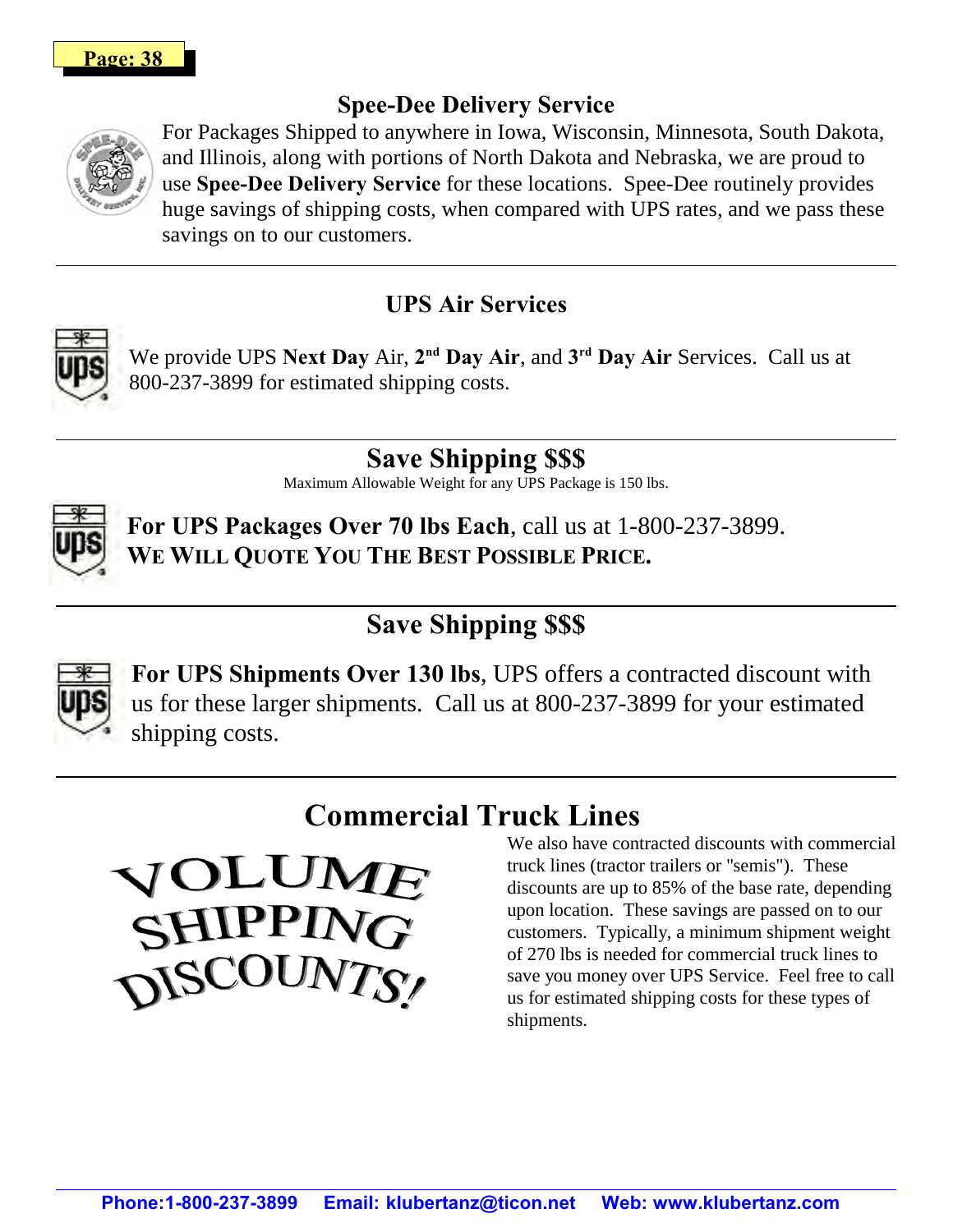## **UPS Zone Chart For States of Iowa, Wisconsin, Minnesota, South Dakota, North Dakota, Illinois, and Nebraska, See Previous Page**

Г



To find your Zone, take the first 3 digits of your postal Zip Code and refer to the chart below.

| Dest. Zip      | Zones                    |              |                  |                 |  |
|----------------|--------------------------|--------------|------------------|-----------------|--|
| Code<br>Prefix | Ground                   | 3 Day<br>Air | $2nd$ Day<br>Air | Next<br>Day Air |  |
| 004-005        | 5                        | 305          | 205              | 105             |  |
| 006-007        |                          |              | 225              | 125             |  |
| 008            |                          |              | 225              | 125             |  |
| 009            |                          |              | 225              | 125             |  |
| 010-043        | 5                        | 305          | 205              | 105             |  |
| 044            | 6                        | 306          | 206              | 106             |  |
| 045            | 5                        | 305          | 205              | 105             |  |
| 046-047        | 6                        | 306          | 206              | 106             |  |
| 048-089        | 5                        | 305          | 205              | 105             |  |
| 090-099        |                          |              |                  |                 |  |
| 100-139        | 5                        | 305          | 205              | 105             |  |
| 140-147        | $\overline{4}$           | 304          | 204              | 104             |  |
| 148-149        | 5                        | 305          | 205              | 105             |  |
| 150-168        | $\overline{4}$           | 304          | 204              | 104             |  |
| 169-199        | 5                        | 305          | 205              | 105             |  |
| 200-214        | 5                        | 305          | 205              | 105             |  |
| 215            | $\overline{4}$           | 304          | 204              | 104             |  |
| 216-241        | 5                        | 305          | 205              | 105             |  |
| 242-243        | $\overline{4}$           | 304          | 204              | 104             |  |
| 244-245        | 5                        | 305          | 205              | 105             |  |
| 246-253        | $\overline{4}$           | 304          | 204              | 104             |  |
| 254            | 5                        | 305          | 205              | 105             |  |
| 255-268        | $\overline{4}$           | 304          | 204              | 104             |  |
| 270-299        | 5                        | 305          | 205              | 105             |  |
| 300-306        | 5                        | 305          | 205              | 105             |  |
| 307            | $\overline{4}$           | 304          | 204              | 104             |  |
| 308-326        | 5                        | 305          | 205              | 105             |  |
| 327-339        | 6                        | 306          | 206              | 106             |  |
| 340            |                          |              |                  |                 |  |
| 341-342        | 6                        | 306          | 206              | 106             |  |
| 344            | 5                        | 305          | 205              | 105             |  |
| 346-349        | 6                        | 306          | 206              | 106             |  |
| 350-355        | 5                        | 305          | 205              | 105             |  |
| 356-358        | 4                        | 304          | 204              | 104             |  |
| 359-369        | 5                        | 305          | 205              | 105             |  |
| 370-386        | 4                        | 304          | 204              | 104             |  |
| 387-399        | 5                        | 305          | 205              | 105             |  |
| 400-433        | 4                        | 304          | 204              | 104             |  |
| 434-436        | 3                        | 303          | 203              | 103             |  |
| 437-457        | 4                        | 304          | 204              | 104             |  |
| 458            | 3                        | 303          | 203              | 103             |  |
| 459            | $\overline{\mathcal{L}}$ | 304          | 204              | 104             |  |
| 460-462        | 3                        | 303          | 203              | 103             |  |
| 463-464        | $\overline{c}$           | 302          | 202              | 102             |  |
| 465-469        | 3                        | 303          | 203              | 103             |  |

| Dest. Zip      | Zones          |              |                            |                 |  |
|----------------|----------------|--------------|----------------------------|-----------------|--|
| Code<br>Prefix | Ground         | 3 Day<br>Air | 2 <sup>nd</sup> Day<br>Air | Next<br>Day Air |  |
| 470-472        | 4              | 304          | 204                        | 104             |  |
| 473-474        | 3              | 303          | 203                        | 103             |  |
| 475-477        | 4              | 304          | 204                        | 104             |  |
| 478-499        | 3              | 303          | 203                        | 103             |  |
| 500-505        | 3              | 303          | 203                        | 103             |  |
| 506-507        | $\overline{c}$ | 302          | 202                        | 102             |  |
| 508-509        | 3              | 303          | 203                        | 103             |  |
| 510-512        | 4              | 304          | 204                        | 104             |  |
| 513-514        | 3              | 303          | 203                        | 103             |  |
| 515-516        | 4              | 304          | 204                        | 104             |  |
| 520-524        | 2              | 302          | 202                        | 102             |  |
| 525-526        | 3              | 303          | 203                        | 103             |  |
| 527-539        | $\overline{c}$ | 302          | 202                        | 102             |  |
| 540            | 3              | 303          | 203                        | 103             |  |
| 541-544        | $\overline{2}$ | 302          | 202                        | 102             |  |
| 545            | 3              | 303          | 203                        | 103             |  |
| 546-547        | $\overline{c}$ | 302          | 202                        | 102             |  |
| 548            | 3              | 303          | 203                        | 103             |  |
| 549            | $\overline{2}$ | 302          | 202                        | 102             |  |
| 550-558        | 3              | 303          | 203                        | 103             |  |
| 559            | $\overline{2}$ | 302          | 202                        | 102             |  |
| 560-561        | 3              | 303          | 203                        | 103             |  |
| 562            | 4              | 304          | 204                        | 104             |  |
| 563            | 3              | 303          | 203                        | 103             |  |
| 564-576        | 4              | 304          | 204                        | 104             |  |
| 577            | 5              | 305          | 205                        | 105             |  |
| 580-585        | 4              | 304          | 204                        | 104             |  |
| 586-593        | 5              | 305          | 205                        | 105             |  |
| 594-599        | 6              | 306          | 206                        | 106             |  |
| 600-613        | 2              | 302          | 202                        | 102             |  |
| 614-628        | 3              | 303          | 203                        | 103             |  |
| 629            | 4              | 304          | 204                        | 104             |  |
| 630-635        | 3              | 303          | 203                        | 103             |  |
| 636-676        | 4              | 304          | 204                        | 104             |  |
| 677-679        | 5              | 305          | 205                        | 105             |  |
| 680-689        | $\overline{4}$ | 304          | 204                        | 104             |  |
| 690            | 5              | 305          | 205                        | 105             |  |
| 691-692        | $\overline{4}$ | 304          | 204                        | 104             |  |
| 693            | 5              | 305          | 205                        | 105             |  |
| 700-719        | 5              | 305          | 205                        | 105             |  |
| 720-729        | $\overline{4}$ | 304          | 204                        | 104             |  |
| 730-739        | 5              | 305          | 205                        | 105             |  |
| 740-744        | 4              | 304          | 204                        | 104             |  |
| 745            | 5              | 305          | 205                        | 105             |  |

| Dest. Zip      | Zones          |              |                  |                 |  |  |
|----------------|----------------|--------------|------------------|-----------------|--|--|
| Code<br>Prefix | Ground         | 3 Day<br>Air | $2nd$ Day<br>Air | Next<br>Day Air |  |  |
| 746            | 4              | 304          | 204              | 104             |  |  |
| 747-748        | 5              | 305          | 205              | 105             |  |  |
| 749            | $\overline{4}$ | 304          | 204              | 104             |  |  |
| 750-768        | 5              | 305          | 205              | 105             |  |  |
| 769            | 6              | 306          | 206              | 106             |  |  |
| 770-778        | 5              | 305          | 205              | 105             |  |  |
| 779-785        | 6              | 306          | 206              | 106             |  |  |
| 786-787        | 5              | 305          | 205              | 105             |  |  |
| 788            | 6              | 306          | 206              | 106             |  |  |
| 789-796        | 5              | 305          | 205              | 105             |  |  |
| 797-799        | 6              | 306          | 206              | 106             |  |  |
| 800-812        | 5              | 305          | 205              | 105             |  |  |
| 813-815        | 6              | 306          | 206              | 106             |  |  |
| 816-820        | 5              | 305          | 205              | 105             |  |  |
| 821            | 6              | 306          | 206              | 106             |  |  |
| 822-828        | 5              | 305          | 205              | 105             |  |  |
| 829-853        | 6              | 306          | 206              | 106             |  |  |
| 854            | 7              | 307          | 207              | 107             |  |  |
| 855-863        | 6              | 306          | 206              | 106             |  |  |
| 864            | 7              | 307          | 207              | 107             |  |  |
| 865-874        | 6              | 306          | 206              | 106             |  |  |
| 875-877        | 5              | 305          | 205              | 105             |  |  |
| 878-880        | 6              | 306          | 206              | 106             |  |  |
| 881            | 5              | 305          | 205              | 105             |  |  |
| 882-883        | 6              | 306          | 206              | 106             |  |  |
| 884            | 5              | 305          | 205              | 105             |  |  |
| 885            | 6              | 306          | 206              | 106             |  |  |
| 889-892        | 7              | 307          | 207              | 107             |  |  |
| 893            | 6              | 306          | 206              | 106             |  |  |
| 894-897        | 7              | 307          | 207              | 107             |  |  |
| 898            | 6              | 306          | 206              | 106             |  |  |
| 900-961        | 7              | 307          | 207              | 107             |  |  |
| 962-966        |                |              |                  |                 |  |  |
| 967-968        |                |              |                  |                 |  |  |
| 969            |                |              |                  |                 |  |  |
| 970-978        | 7              | 307          | 207              | 107             |  |  |
| 979            | 6              | 306          | 206              | 106             |  |  |
| 980-989        | 7              | 307          | 207              | 107             |  |  |
| 990-992        | 6              | 306          | 206              | 106             |  |  |
| 993            | 7              | 307          | 207              | 107             |  |  |
| 994            | 6              | 306          | 206              | 106             |  |  |
| 995-999        |                |              |                  |                 |  |  |